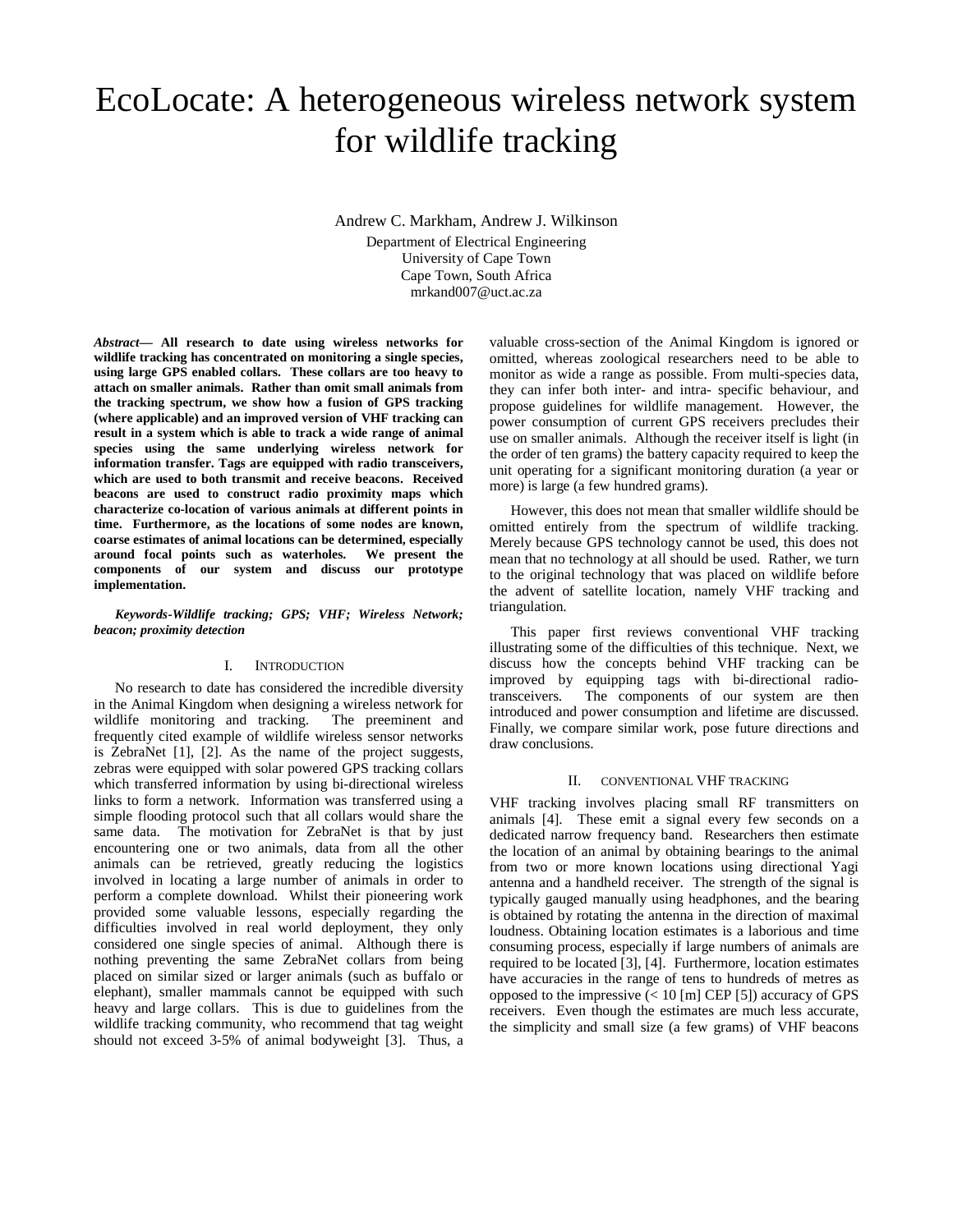make them an attractive (and in most cases, the only) option for smaller animals.

The goal of our research is to provide a framework in which VHF tracking and GPS receivers are combined with the increased functionality provided by the wireless network. Large animals are equipped with full function GPS tracking collars with radio transceivers for two way communication, whilst the smaller animals are just equipped with the lightweight radio transceivers. Operation is controlled by a microcontroller and collars are powered by a battery<br>(augmented in some cases with a solar panel). In the (augmented in some cases with a solar panel). contemporary VHF scenario, the collars have a transmit-only radio unit, but we show how beacons can be used to obtain coarse positional or contextual information through receiving other beacons within radio range.

## III. BEACONS FOR PROXIMITY DETECTION

Each tag<sup>1</sup> in the network periodically emits a beacon signal. Where this differs from conventional VHF tracking is that the beacon signal is a digital packet as opposed to a single pulse. Amongst other data, the transmitted packet of data contains the unique ID (identification) code of the tag. Another difference with existing VHF technology is that all the tags transmit on the same channel. Nodes access the channel randomly, which obviates difficulties inherent in time synchronizing a sparse, mobile network, but also results in periodic packet loss through collision, when two or more tags attempt to access the medium simultaneously. However, the average time interval between beacon transmissions is long (typically 3 s) compared to the time required to transmit a packet (6 ms). Furthermore, as the network is extremely sparse, the number of nodes in close radio proximity is typically very small resulting in a low probability of collision.

In standard VHF tracking, there are many transmitting beacons and a single receiver. However, as tags in our system are equipped with a bi-directional radio transceiver, tags can both transmit and receive beacons. Thus, a tag periodically listens to the beacon channel for a length of time and captures the ID numbers of the nodes within radio proximity. As all the beacons transmit on the same channel, a tag does not have to scan through multiple frequencies, reducing the overall scan time. Nodes store the identities of the beacons that were overheard within the listening window, along with a timestamp indicating time of reception. Typical activity on the beacon channel is illustrated in Fig. 1. This data is then transferred through the multi-hop wireless network to ultimately reach a base-station, where a logical connectivity map can be constructed. The connectivity map is a timevarying representation of the radio proximity of various tags. Based on this data, inferences can be made about the habits and behaviours of animals.

This approach dramatically increases the usefulness of the tracking system, as the map essentially characterizes the colocation of tags, albeit coarsely. This information can be used by researchers to determine if a certain animal is frequently in contact with other particular animals and also captures the time

l





dependency of this relationship, which can provide valuable insight into animal behaviour. For example, some animals, such as leopards, are solitary except during the mating season. By tagging these creatures, and monitoring their proximity, the genetic lineage can be discovered which provides invaluable information to the field of wildlife research [6]. Furthermore, the proximity of animals to human settlements or park boundaries can be monitored which can provide an early warning about rogue or problem animals.

However, this is not all that the time varying connectivity map can tell. If the locations of some nodes are known (either in fixed locations or mobile and equipped with GPS receivers), the approximate location of an animal not carrying a GPS receiver can be determined. With an increasing number of simultaneous location estimates, the accuracy of the predicted position can be refined. Such location estimates, whilst very coarse in relation to GPS fixes, can provide important information about the times at which animals visit certain locations such as waterholes and how long they remain in that area. Thus, this moves from simple (and laborious) VHF tracking to a system which can generate a wealth of interesting and useful data. The ramifications of such an approach are not just directed towards the field of wildlife research, but also to more general aspects of wildlife management. Thus decisions about the number and placement of waterholes, size and range of game reserves, and allocation of resources can be performed in a scientific and informed manner.

The system components which are used to acquire and transfer this data are now introduced.

## IV. SYSTEM COMPONENTS

As mentioned previously, the highly diverse Animal Kingdom demands a widely heterogeneous solution. To this end, the wireless network is comprised of four different classes of tags, with increasing levels of functionality. In addition to increased features, the higher level nodes have the same functionality of all the lower level nodes. This leads to a unified design approach, as they all run the same basic firmware except certain functions are disabled based on their class. The development cycle is consequently simplified as only one source code has to be maintained – the class of the tag is chosen either at design time (through conditional compiler switches) or dynamically at run time in the field (through

<sup>&</sup>lt;sup>1</sup> The terms tag, collar and node are used interchangeably in this paper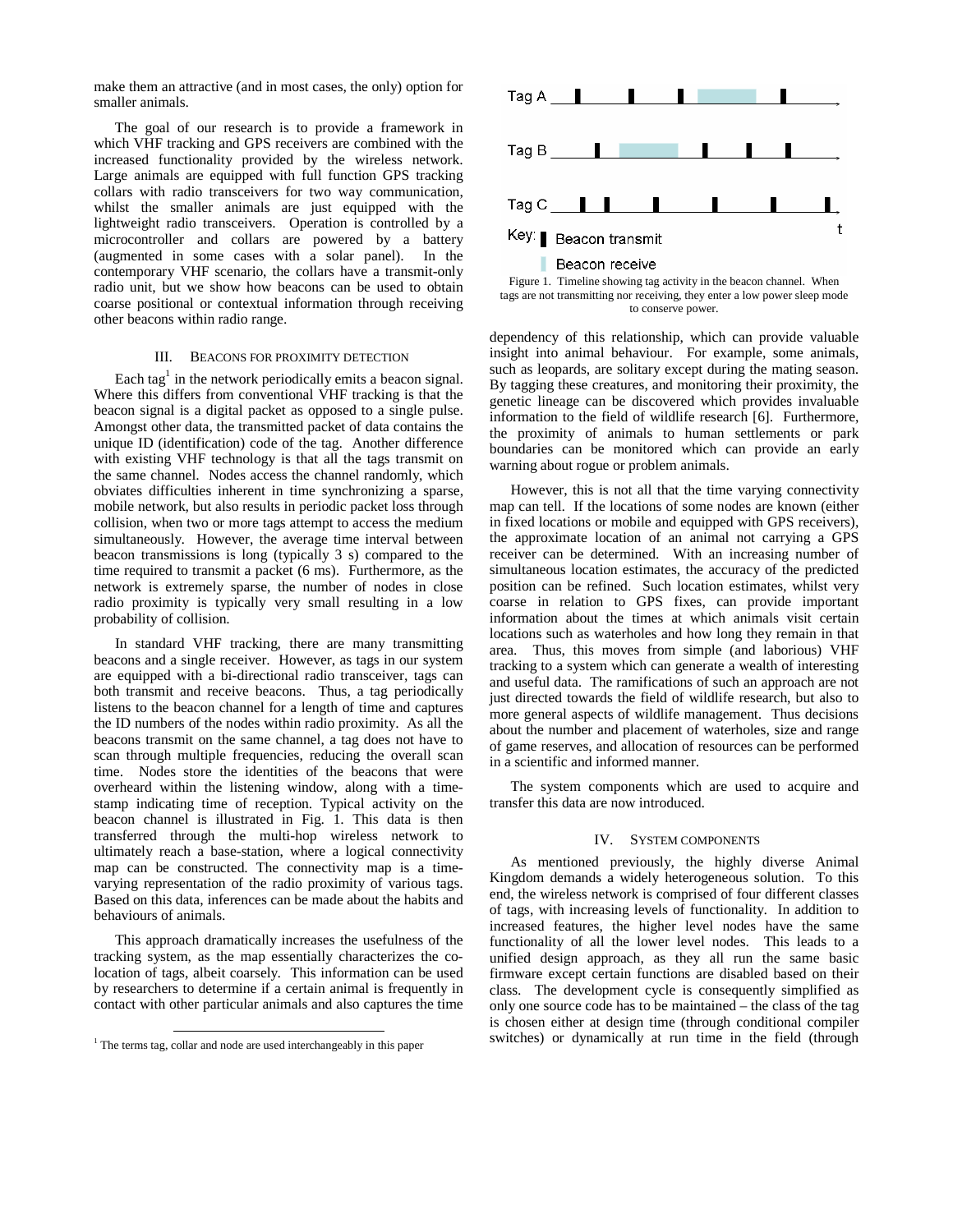assessment of their relative rank in the system [7]). The tags in increasing order of functionality (and correspondingly increasing order of power consumption and weight) have been termed Marker nodes, Spotter nodes, Pack nodes and Basestation nodes.

In our prototype implementation we have used the Microchip PIC18LF series of microcontrollers [8] and the Nordic NRF905 UHF radio transceiver [9] operating in the 868 MHz ISM license free (European and African) band. Tag operation is controlled using a finite state machine based operating system, where the choice of available states is controlled by the class of the tag. The radio transceiver achieves a quoted transmission range of 300 m at +10 dBm output power [9], but tests in the field show that the range is more typically 150 to 200 m. Depending on local topographic features, the radio transmission range can drop to as low as 30 m. For GPS enabled nodes, the u-blox LEA-4P receiver is used to determine location [10]. Information is stored either in the FLASH memory of the microcontroller itself, or using an SD card which provides an inexpensive method of storing large (512 Mb or more) volumes of data. Some nodes have also been equipped with solar panels to provide a renewable source of energy. Figures regarding power consumption are thus based on these set of components, assuming a nominal 3V power source. Typical values for current consumption, as well as predicted lifetime based on battery with 1 Ah of capacity are shown in Table 1.

## *A. Marker Tags*

Marker tags are the simplest type of tag in the network and have extremely low power consumption. Thus, this means that they can be fitted with a lightweight battery, making them suitable for tagging small animals. These tags just act as beacons, periodically emitting ('marking') their ID and other salient information, such as temperature and movement parameters in a packet. Marker tags never listen for other node's IDs and consequently consume a miniscule amount of power as they spend the majority of their time in low power sleep mode. Tags randomly wake up to transmit a packet before returning to sleep mode. Using the prototype node, if a node transmits its ID on average every three seconds, it will last for approximately 380 days per Ah of battery capacity. With two small coin cell batteries (such as CR-2032 [11]), a year of life can be obtained from a tag with total weight of 15 g.

Two unpackaged Marker tags are shown in Fig. 2, demonstrating their small size. In this picture, the antenna has not yet been attached. The 28 pin 18LF2620 microcontroller is used for the Marker tag and is wired up to the transceiver board. Although labour intensive, this results in a lower overall tag weight.

## *B. Spotter Tags*

These tags provide all the functionality of the Marker nodes but periodically 'spot' or listen to other nodes within their radio range. They store the overheard node IDs and any other transmitted data in memory, along with a timestamp. When in range of a pack or base-station tag they transfer the stored information through wireless network. However, they only act

#### TABLE I. POWER CONSUMPTION OF THE VARIOUS CLASSES OF TAGS WITHIN THE ECOLOCATE SYSTEM

| <b>Tag Type</b>               | Operation | Duty cycle | Current | Mean Current | Lifetime per |
|-------------------------------|-----------|------------|---------|--------------|--------------|
|                               |           |            | (mA)    | (mA)         | Ah (days)    |
| Marker                        | Sleep     | 99.8%      | 0.04    | 0.11         | 386          |
|                               | Beacon Tx | 0.2%       | 34      |              |              |
| Spotter                       | Sleep     | 99.2%      | 0.04    | 0.21         | 200          |
|                               | Beacon Tx | 0.2%       | 34      |              |              |
|                               | Beacon Rx | 0.5%       | 15      |              |              |
|                               | Upload    | 0.1%       | 26      |              |              |
| Pack                          | Sleep     | 98.3%      | 0.04    | 0.44         | 94           |
|                               | Beacon Tx | 0.2%       | 34      |              |              |
|                               | Beacon Rx | 0.5%       | 15      |              |              |
|                               | Route     | 1.0%       | 26      |              |              |
| <b>GPS</b><br>Enabled<br>Pack | Sleep     | 95.0%      | 0.04    |              |              |
|                               | Beacon Tx | 0.2%       | 34      | 1.71         | 24           |
|                               | Beacon Rx | 0.5%       | 15      |              |              |
|                               | Route     | 1.0%       | 26      |              |              |
|                               | GPS fix   | 3.3%       | 38      |              |              |

as leaf or end nodes in the network and do not route other nodes' packets. Their power consumption is higher than the simpler Marker type tags, as they have to remain awake in active receive mode for twice the average inter-beacon time due to the unsynchronized nature of the channel access. Thus the receive window is six seconds long if the average interbeacon transmission time is three seconds. For a Spotter tag which transmits a beacon every three seconds and listens for beacons every ten minutes, it will survive for approximately 280 days per Ah of battery capacity. Thus, a tag powered by two 'AA' sized batteries would last for over a year and weigh approximately 40 g [11].

Three Spotter tags are shown in Fig. 3. These are powered by a single lithium CR123A [11] battery which provides over six months of operation. They have been encapsulated in quickset epoxy to make them robust and waterproof. The tags are fitted with a quarter wave antenna fabricated from a length of 0.5 mm steel wire. Proximity logs are stored on-board in the 64 kbyte FLASH memory of the microcontroller, ready for upload to Pack tags when within range.

## *C. Pack tags*

Pack tags form the multi-hop network. They perform all the tasks of Spotter nodes and also route information through the wireless network in a store-and-forward fashion. As the radio radius is small compared to the total area the network is very sparse, thus information is transferred opportunistically upon contact with another Pack tag or base-station.

To decide how to route packets, nodes assess their ranking (the ranking is similar to reputation schemes in wireless security) in terms of the global distribution of resources (such as remaining battery energy or connectivity) using local information. This is dynamically assessed, and thus if new nodes (with large amounts of battery energy) are inserted into the network, these new nodes will assume a higher rank and participate more fully in the processes of routing, removing the load of routing from nearly exhausted nodes. Furthermore, as a node nears the end of its lifetime it can remove certain functionalities from the finite state machine, becoming a spotter node and ultimately a marker node. In this way, data can still be obtained from a tagged animal for much longer than if its tag was always providing a large amount of functionality.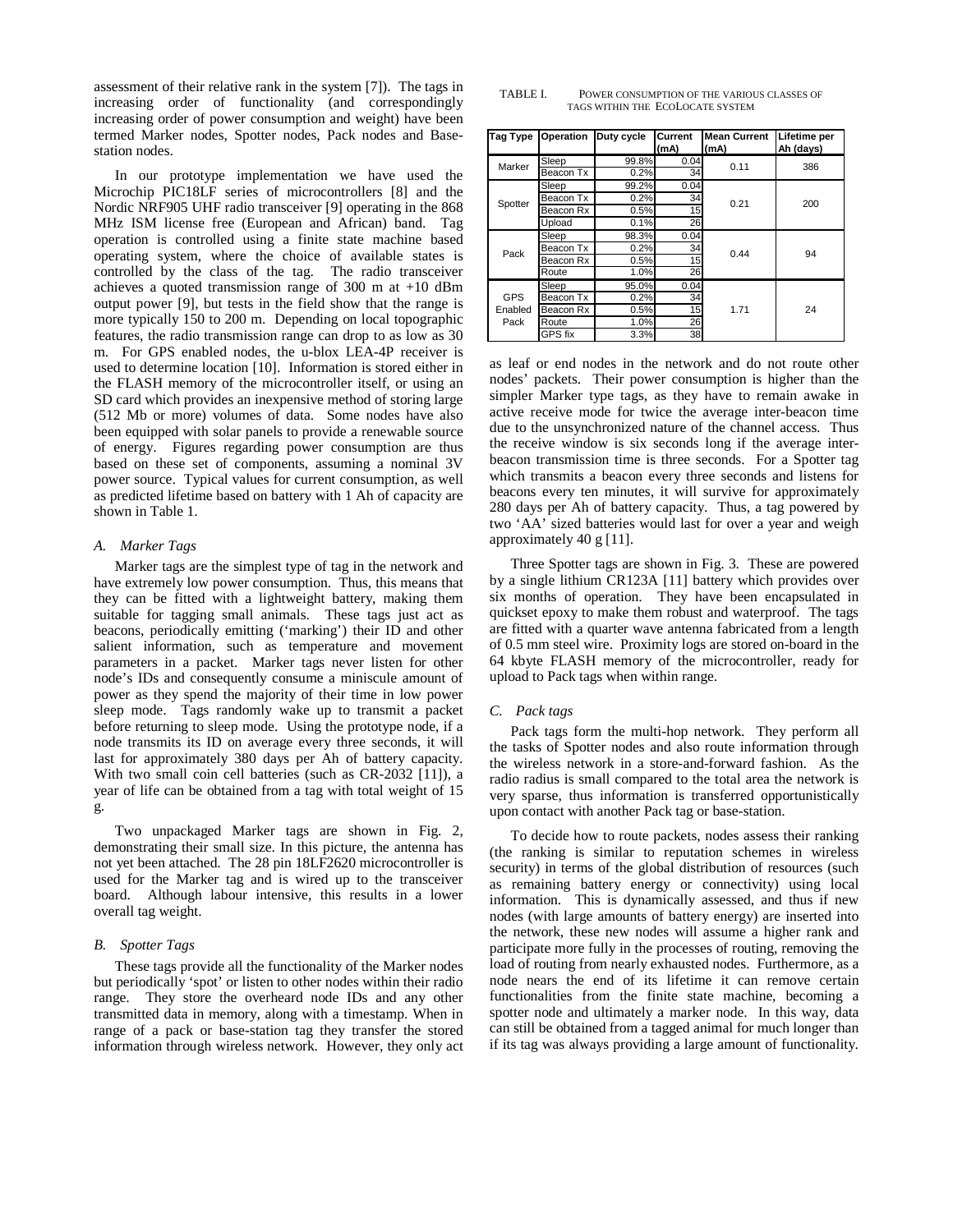

Figure 2. Two unpackaged marker tags. The microcontroller (18LF2620) can be seen on the left tag and the radio transceiver on the right tag. An 'AA' battery is shown for scale purposes.

The details of determining a node's rank within the network are beyond the scope of this paper and can be found in [7] which discusses a single copy routing strategy and [12] which extends the framework to a multi-copy routing strategy with replication and redundancy.

Pack tags transmit a special beacon packet which contains information which other tags use to update their ranking within the network as well as their ID. Thus, the beacon packet acts both as a proximity locator for the purpose of animal tracking and also as a network control or discovery packet. As the NRF905 is frequency agile, a pack tag advertises a random channel to use for network data transfer when it sends the beacon packet. This channel is separate from the beacon channel, so the act of transferring data does not affect beacon transmissions at all – in fact, the networking and the beaconing are completely distinct from one another.

Quantifying energy usage of pack tags is difficult, because it depends on a variety of factors such as the network density, volume of traffic and network composition. However, typical lifetimes are in the range of 90 days per Ah of battery capacity. Nodes thus need two alkaline 'C' cells to survive for a year or more, resulting in a tag weight of approximately 150 g [11]. If the tag is also equipped with a GPS receiver (which takes fixes every 15 minutes with an average fix time of 30 seconds) it requires six 'C' cells, resulting in a tag weight of approximately 400 g [11]. This example also demonstrates the high power consumption of the GPS receiver and why it is unsuitable for use on smaller animals. This weight can be reduced significantly if the tag is equipped with a solar panel.

Fig. 4 shows a Pack tag. This is an early prototype version. It is equipped with a PIC18LF4620 microcontroller, a GPS receiver and a 512 Mb SD card for data storage. In addition to the standard Pack tag features, it also has a tri-axial accelerometer used for measuring animal motion and scheduling GPS fixes. A temperature sensor is used to monitor the ambient temperature, and a photo-sensor measures the incident light level. Our new version of this tag is greatly reduced in size and has the ability to recharge the battery using a flexible solar cell.



Figure 3. Three spotter class tags. The units have been packaged in epoxy resin for strength and waterproofing. The tags are equipped with a rigid quarter wave whip aerial. An 'AA' battery is shown for scale purposes.

## *D. Base-station Tags*

These nodes act as sink nodes in the network and provide an interface between the wireless data gathering network and the end users. They are essentially pack tags except that all received data is forwarded out of the network via some communications interface. This interface can either be wired or wireless, depending on the application. Base-stations can be placed at convenient sites (such as at the top of a hill) or at points of attraction for animals (such as waterholes or salt licks). Base-stations can be mobile, and these can be carried by people (game-rangers or tourists), attached to vehicles or affixed to large animals, such as elephants. The choice of the communications interface depends on the local infrastructure, but can be cellular GSM modem, UHF modem or even satellite upload. As the communications interface is long range, its power consumption is typically large. Thus, base-station tags should be equipped with a solar panel or attached to a source of mains power if possible.

Base-station nodes can also be equipped with directional antennas. This will increase the accuracy of location estimates, as the bearing to a beaconing node can be determined. In addition, fixed base-stations can be equipped with more sensitive radio receivers and larger antenna, which will increase the range at which beacons can be detected. Thus, many of the well established techniques of conventional VHF tracking can be carried over to our system.

A base-station node is shown in Fig. 5. This node provides an interface between the wireless animal tracking network and a PC using a serial link. The base-station can also act in passive listening mode, where it continually listens to beacons and reports overheard beacons to the host program.

## V. RELATED WORK

ZebraNet provided a comprehensive test on the use of wireless sensor networks for animal tracking [1], [2]. GPS equipped collars were fitted on zebras and exchange information in an epidemic fashion. Their routing algorithm is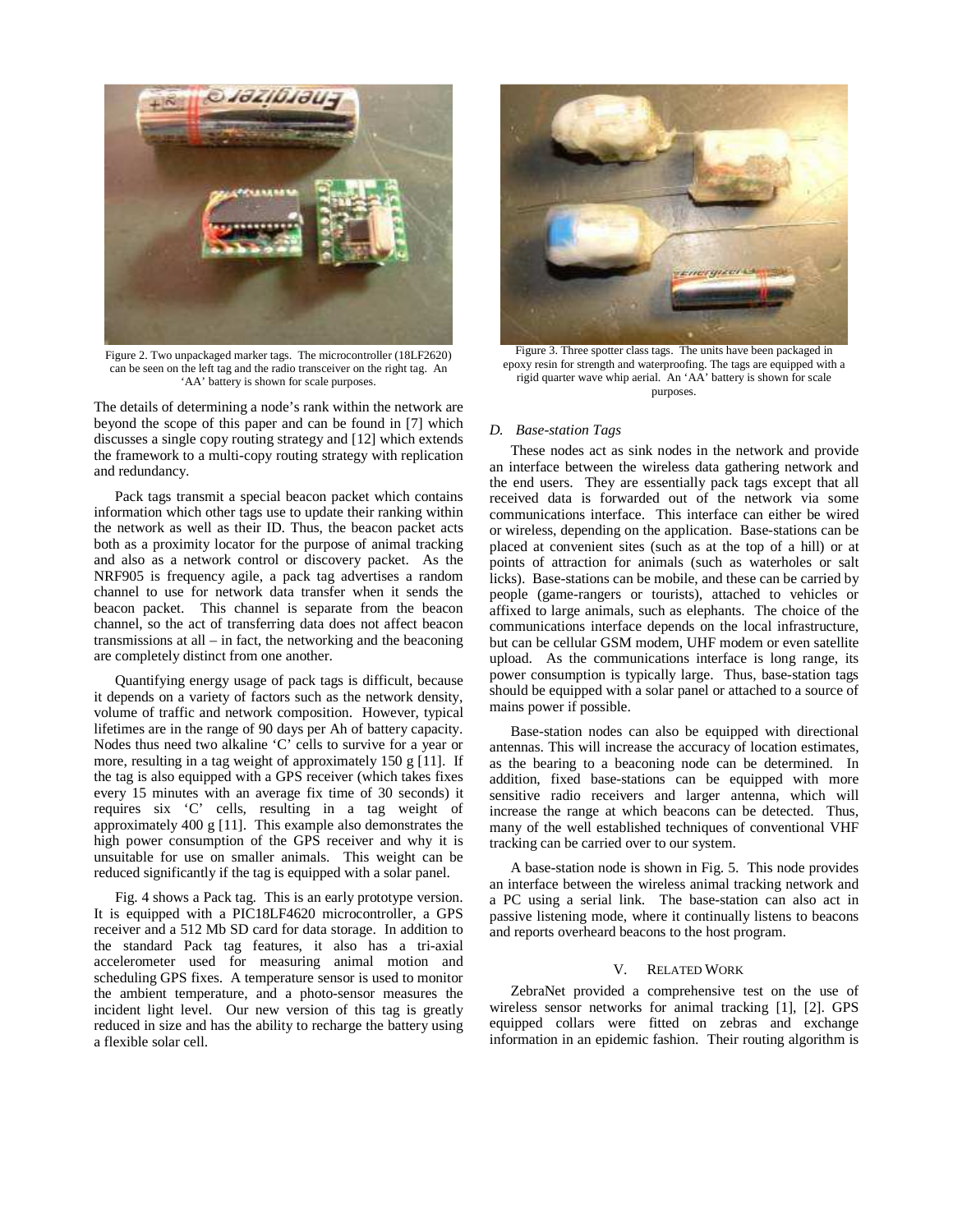

Figure 5. An early prototype pack tag. This tag is equipped with a GPS unit, tri-axial accelerometer, light and temperature sensors.

very simple and leads to buffer overflow as every node in the network stores information from every other node, thus limiting scalability. The authors only considered fitting the collars on a single type of animal. The Shared Wireless Infostation Model (SWIM) is a routing protocol that addresses some of the issues faced by the Epidemic routing protocol [13]. Their main contribution was in the form of 'anti-packets' – messages that prevent nodes from buffering data that has already been delivered to the base-station. However, like ZebraNet, they concern themselves with instrumenting a single species – whales.

Sikka et al. present a wireless sensor network designed to monitor a typical farm environment, in particular cattle monitoring [14], [15]. Using the capabilities of different animals to lead to a better performing network is also not considered in their work. In addition, an agricultural deployment is much simpler as collars can be easily replaced when they fail. A similar agricultural monitoring system is discussed in [16]. Likewise, they only concern themselves with instrumenting one type of animal.

A similar scheme to ZebraNet is CenWits, which is a wireless network based Search-and-Rescue system. Nodes are equipped with GPS receivers and exchange databases of recent locations of other nodes when they meet. Based on this data, a rescue team can determine the location where a missing person was last in contact with another node [17].

Proximity detection between groups of animals has recently been undertaken using commercially available collars [18]. Like other research this only concentrated on a single animal species, namely raccoons. These collars do not form a wireless network and have to be retrieved in order to download data from them using a cable. This severely limits their usefulness for wide ranging species, and places additional stress on animals as they have to be recaptured.

To the best of our knowledge, our system is the first work which has combined the simplicity of VHF tracking and the accuracy of GPS, along with the flexibility of a wireless network communications overlay in order to track multiple species using the same basic technology.



Figure 4. An unpackaged base-station node. The radio transceiver is on the left, a PIC18LF4620 microcontroller is to the right. The unit is connected to a PC via an RS-232 link.

## VI. FUTURE WORK

This work is at an advanced stage of development, with working prototype tags having been constructed. Three Spotter class tags and a base-station tag have been deployed at Ongava Research Centre in Namibia in order to test their operation in the field. The Spotter tags have been attached to vehicles, and have been operating correctly for the past three months. The next stage of the project is to deploy a small test system on wild animals. Because of the high cost of deployment (helicopter, veterinarians and tranquilizer drugs), our tags will be piggybacked onto existing commercial collars for preliminary trials. An advantage of this approach is that our retrieved data can be compared with that of the commercial collar.

The system is not only suitable for tracking animals, but can also be used to monitor a large variety of factors which influence animal behaviour. For example, water availability plays a large role in animal location. Waterholes and rivers can be equipped with water-level sensors which can relay information about the amount of water in an area through the wireless network to a researcher. Based on park-wide information on water distribution, informed decisions can be made about where to provide more sources of water. Other sensors can also be installed, such as fire detectors, soil moisture and temperature sensors amongst others. We have developed a water level sensor but have yet to test it in the field.

An important issue is field reprogramming. In order to provide firmware updates and fix errors without having to retrieve collars (which in most cases is difficult or impossible), it is desirable to be able to program the collars 'over-the-air'. We are planning to implement this feature in our next version.

## VII. CONCLUSIONS

We have presented a new system for monitoring multiple species using both GPS tracking where possible and techniques from conventional VHF tracking. Simple tags carried by small